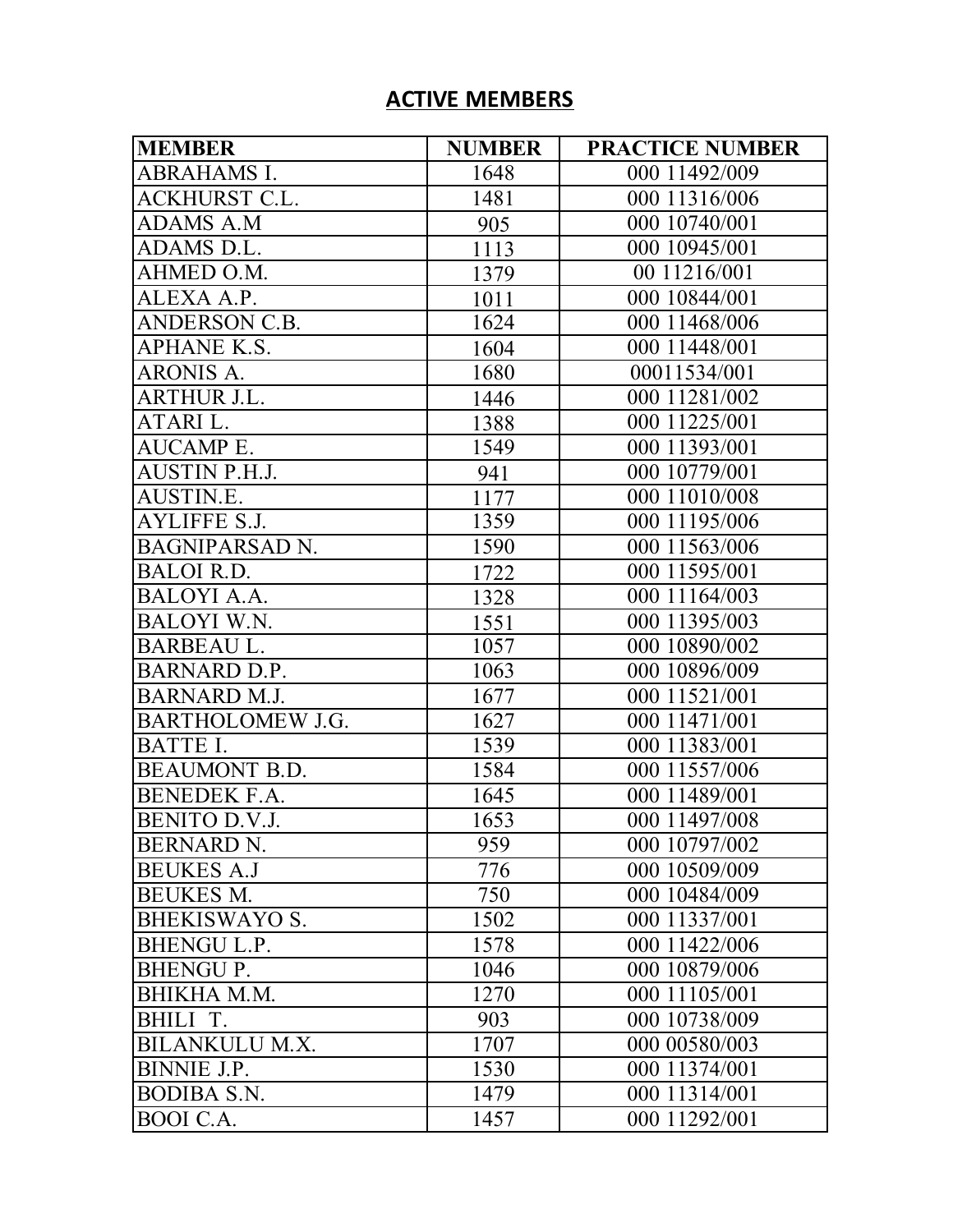| <b>BOOMAN C.</b>         | 1389 | 000 11226/001 |
|--------------------------|------|---------------|
| <b>BOOYSEN C.R.</b>      | 1503 | 000 11338/006 |
| BOSCH Z.                 | 832  | 000 10575/007 |
| <b>BOSHOFF T.C.</b>      | 1631 | 000 11475/003 |
| BOTHA P.                 | 1701 | 000 11574/001 |
| BOTHA P.J.               | 1488 | 000 11323/001 |
| BOWMAN D.                | 1155 | 000 10988/002 |
| <b>BRASS V.</b>          | 1247 | 000 11081/001 |
| <b>BRENKMAN G.G.</b>     | 1207 | 000 11041/003 |
| BRI JMOHAN D.            | 1585 | 000 11554/006 |
| <b>BRINK M.H.F.</b>      | 623  | 000 02214/001 |
| <b>BRONKHORST A.P.J.</b> | 1162 | 000 10995/001 |
| <b>BRONKHORST W.L.R.</b> | 601  | 000 02086/001 |
| <b>BUCKINGHAM M.L.</b>   | 1061 | 000 10894/009 |
| <b>BUCKUS M.</b>         | 866  | 000 10609/006 |
| <b>BULDEOR</b>           | 833  | 000 10576/001 |
| <b>BUSH V.N.R.</b>       | 1684 | 000 529/009   |
| <b>BUTLER L.J.</b>       | 1641 | 000 11485/001 |
| CALITZ A.K.              | 1486 | 000 11321/001 |
| CAMERON J.H.             | 1657 | 000 11501/001 |
| CANHA S.                 | 1561 | 000 11405/009 |
| CHABALALA P.             | 1034 | 000 10867/001 |
| <b>CHABANGU N.</b>       | 746  | 000 10480/001 |
| CHABU P.                 | 1075 | 000 10907/001 |
| CHAKE A.M.               | 1198 | 000 11032/001 |
| CHANCELLOR-MASSISON B.G. | 1538 | 000 11372/001 |
| CHAUKE C.M.              | 1543 | 000 11387/001 |
| <b>CHAUKE N.N.</b>       | 1542 | 000 11386/001 |
| CHAUKE T.T.              | 714  | 000 10450/001 |
| <b>CHEKE K.A.</b>        | 1575 | 000 11548/003 |
| CHETTY Y.                | 1310 | 000 11146/001 |
| CHIMELOANE D.M.          | 1661 | 000 11505/001 |
| CHISHAMBA M.C.           | 1347 | 000 11183/001 |
| CHIVIMA C.               | 1113 | 000 10946/001 |
| <b>CHRISTOFOROU A.</b>   | 1338 | 000 11173/006 |
| <b>CHRISTOFOROU M.</b>   | 1339 | 000 11174/006 |
| CINDI L.K.               | 1181 | 000 11014/001 |
| COELHO <sub>N.</sub>     | 1016 | 000 10849/001 |
| COETZEE C.H.             | 933  | 000 10771/001 |
| <b>COETZEE E.</b>        | 1680 | 000 11525/001 |
| <b>COETZEE M.</b>        | 993  | 000 10828/001 |
| COETZEE P.               | 932  | 000 10770/001 |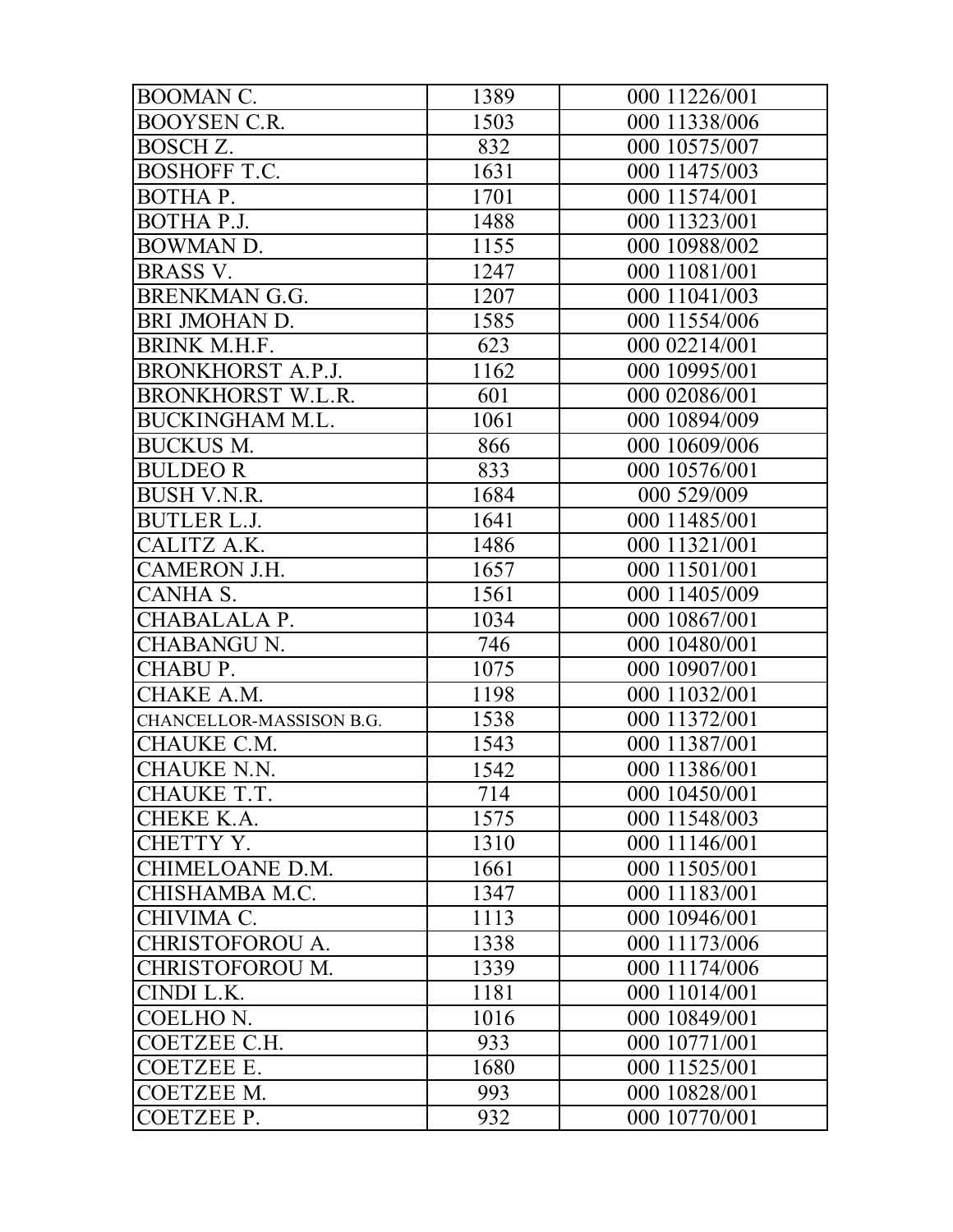| COETZER A.C.            | 1670 | 000 11514/004  |
|-------------------------|------|----------------|
| COETZER H.P.I.S.        | 1669 | 000 11513/004  |
| <b>COETZER L.M.</b>     | 1671 | 000 11515/004  |
| COETZER M.J. (JNR)      | 1667 | 000 11511/004  |
| COETZER M.J. (SNR)      | 1666 | 000 11510/004  |
| <b>COLLINS G.</b>       | 1487 | 000 11322/001  |
| <b>COMBRINCK A.</b>     | 1139 | 000 10969/009  |
| COOPER L.               | 1287 | 000 11123/009  |
| COOPER M.               | 1288 | 000 11124/009  |
| <b>CORREA K.</b>        | 1324 | 000 11160/006  |
| <b>CROUS R.A.</b>       | 1397 | 000 11234/006  |
| CRUICKSHANK A.K.        | 1291 | 000 11127/001  |
| <b>CRUICKSHANK I.J.</b> | 1293 | 000 11129/001  |
| DAMION L.               | 882  | 000 10715/006  |
| DAVID-HENDERSEN B.      | 1391 | 000 11228/006  |
| DAVIDS M.R.             | 1721 | 000 11594/001  |
| DE BEER E.              | 1733 | 000 11606/004  |
| DE BEER J.N.            | 1573 | 000 11546/001  |
| DE BEER S.A.P.          | 1321 | 000 11157/003  |
| DE BEER W.S.C.          | 1574 | 000 11547/001  |
| DE BRUYN A.A.           | 1119 | 000 10952/004  |
| DE BRUYN D.P.D.         | 1118 | 00010951/004   |
| DE JAGER C.J.           | 1196 | 000 11029/009  |
| DE KLERK G.             | 1580 | ,000 11424/009 |
| DE NYSSCHEN C.          | 1591 | 000 11564/001  |
| DE VILLIERS R.C.        | 1608 | 000 11452/001  |
| DEBBIE C.               | 1251 | 000 11086/006  |
| DEKKER A.               | 939  | 000 10777/006  |
| D'ERCOLE J.H.           | 867  | 000 10700/006  |
| DESAI D.                | 1386 | 000 11221/006  |
| DEVANARAYAN S.          | 1585 | 000 11429/006  |
| DHLAMINI V.A.           | 1285 | 000 11121/001  |
| DIALE M.M.              | 823  | 000 10560/001  |
| DIALE M.S.              | 748  | 000 10482/001  |
| DICKS G.C.              | 918  | 000 10752/004  |
| DIKE N.A.               | 1605 | 000 11449/008  |
| DIKULANO A.             | 1312 | 000 11148/004  |
| DLADLA N.S.             | 1636 | 000 11480/006  |
| <b>DLAMINI A.N.</b>     | 860  | 000 10603/001  |
| DLAMINI K.P.            | 1289 | 000 11125/009  |
| DLAMINI M.M.            | 857  | 000 10596/002  |
| DLAMINI S.P.            | 873  | 000 10703/006  |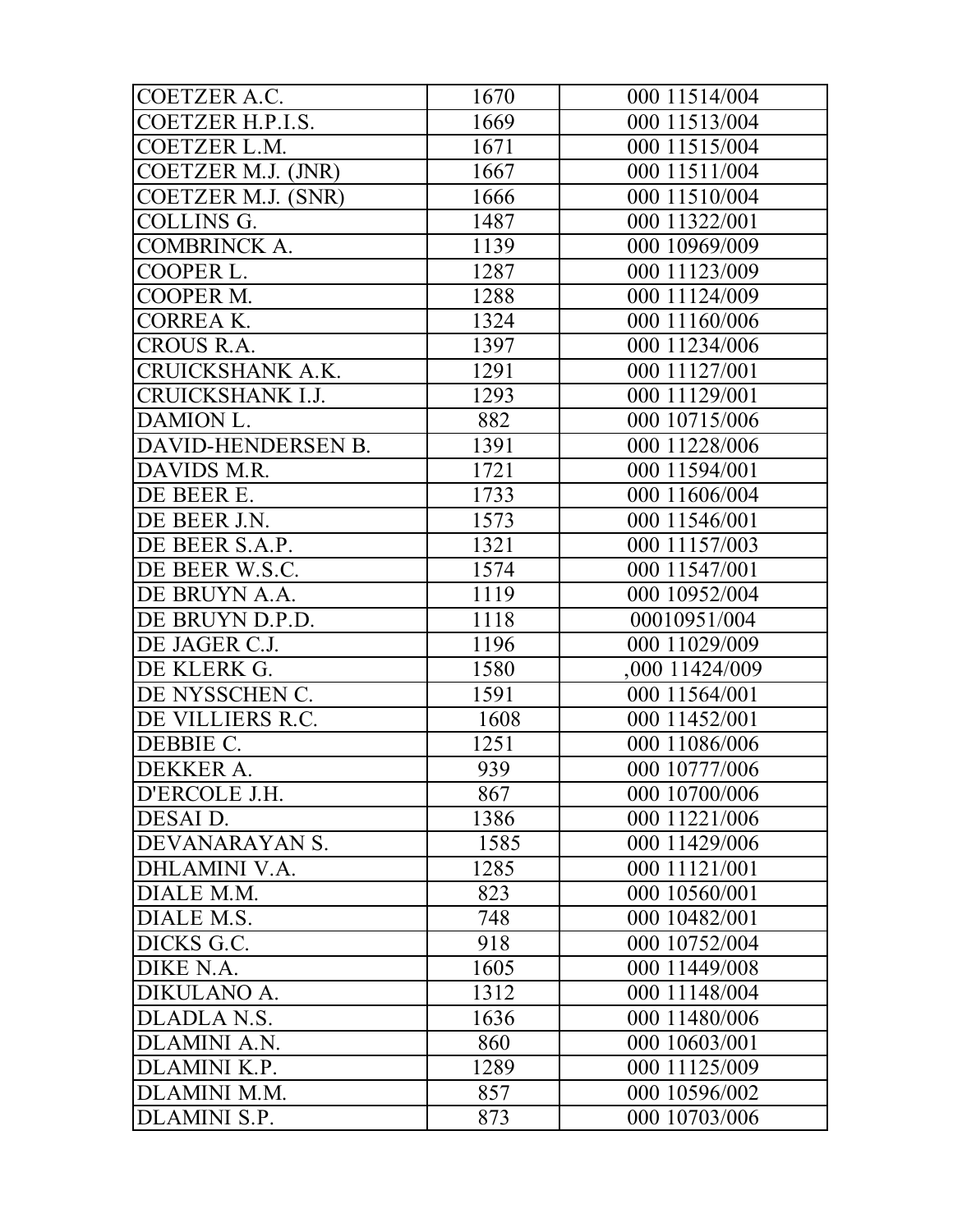| DON J.D.                 | 1022 | 000 10855/001  |
|--------------------------|------|----------------|
| DOUGLAS D.L.             | 968  | 000 10806/009  |
| DRY J.                   | 1597 | 000 11441/003  |
| DU BRUYN J.A.            | 1493 | 000 11328/007  |
| DU BUSON D.D.            | 1245 | 000 11079/001  |
| DU PLESSIS C.            | 1299 | 000 11135/005  |
| DU PLESSIS J.A.          | 1364 | 000 11200/004  |
| DU TOIT R.               | 1297 | 000 11131/009  |
| DUNNE A.E.G.             | 789  | 000 10522/001  |
| <b>EKSTEEN A.J.</b>      | 1282 | 000 11118/004  |
| <b>EKSTEEN F.N.F</b>     | 739  | 000 10473/002  |
| <b>ENGLISH S.</b>        | 1365 | 000 11201/006  |
| EPSTEIN L.               | 919  | 000 10754/009  |
| ERROL T.J.               | 936  | 000 10774/006  |
| ESCORCIO O.R.R.          | 1168 | 000 11001/001  |
| <b>FAVELIN N.</b>        | 1587 | 000 11431/006  |
| FELIX P.J.               | 1013 | 000 10846/006  |
| FENI S.N.                | 1603 | 000 11447/001  |
| FERREIRA C.              | 1559 | 000 11403/001  |
| FICK J.T.                | 990  | 000 10826/007  |
| FORBES M.                | 1271 | 000 11106/001  |
| FORSTER J.M.             | 1510 | 000 11345/001  |
| <b>FORTEINS A.</b>       | 1077 | 000 10909/001  |
| <b>FOURIE J.</b>         | 997  | 000 10759/004  |
| FRANKE M.E.              | 1377 | 000 11214/001  |
| FRASER C.A.              | 1589 | 000 11433/006  |
| FRASER I.D.C.            | 1588 | 000 11432/006  |
| FRIEMELT D.C.            | 792  | 000 10535/001  |
| FRIESLAAR M.H.           | 1029 | 000 10862/009  |
| <b>FURTUIN A.U.</b>      | 1498 | 000 11333/001  |
| <b>GADIBOLAWE G.</b>     | 1709 | 000 11582/001  |
| <b>GALLOW S.</b>         | 1045 | 000 10878/007  |
| GALLOW W.G.              | 1180 | 000 11013/008  |
| GANY M.R.                | 1255 | 000 11090/006  |
| <b>GARDENVIEW Y.V.</b>   | 856  | 000 10599/009  |
| <b>GARVIE F.</b>         | 1674 | 000 111518/001 |
| GATTOO I.S.              | 1073 | 000 10905/001  |
| <b>GCINGCA T.</b>        | 1501 | 000 11336/001  |
| <b>GERMISHUIZEN J.A.</b> | 1056 | 000 10889/001  |
| GETKATE D.Q.             | 1402 | 000 11239/006  |
| <b>GHOOR R.</b>          | 1301 | 000 11139/001  |
| GHOOR S.                 | 1545 | 000 11389/006  |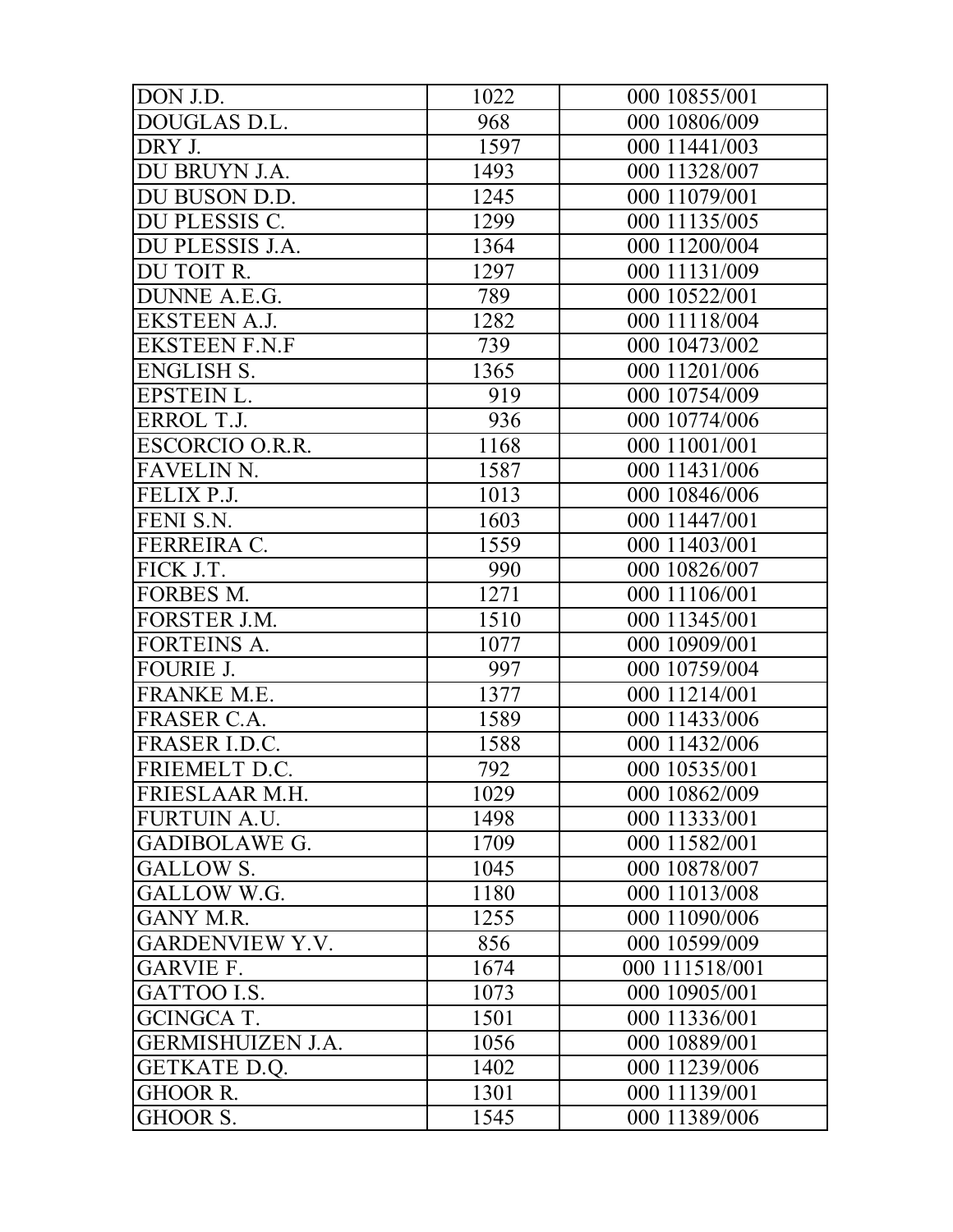| <b>GILBERT T.M.</b>     | 1159 | 000 10992/001 |
|-------------------------|------|---------------|
| GILES M.O.              | 1204 | 000 11038/009 |
| GILL G.                 | 1572 | 000 11545/006 |
| GILL N.                 | 1395 | 000 11232/001 |
| GOETS J.L.              | 1164 | 000 10997/009 |
| <b>GOMBE R.</b>         | 883  | 000 10717/001 |
| GOPANE V.N.             | 1620 | 000 11462/009 |
| <b>GOUNDEN D.</b>       | 1124 | 000 10956/006 |
| <b>GOVENDER K.</b>      | 680  | 000 10415/001 |
| <b>GOVENDER K.</b>      | 1589 | 000 11562/006 |
| <b>GOVENDER S.</b>      | 1697 | 000 11541/006 |
| <b>GOVENDER T.</b>      | 645  | 000 00393/001 |
| <b>GOVINDASAMY P.</b>   | 1585 | 000 11558/006 |
| <b>GRAAFF D.K.</b>      | 1651 | 000 11495/009 |
| <b>GRAETZ U.B.</b>      | 1621 | 000 11465/006 |
| <b>GRAY R.</b>          | 902  | 000 10737/007 |
| <b>GREENSILL A.</b>     | 1499 | 000 11334/006 |
| <b>GREUNEN C.J.V.A.</b> | 1315 | 000 11152/006 |
| <b>GREYLING A.M.</b>    | 1200 | 000 11034/004 |
| <b>GREYLING J.T.</b>    | 1201 | 000 11035/004 |
| <b>GREYLING N.</b>      | 1220 | 000 11054/004 |
| <b>GREYLING N.J.</b>    | 1221 | 000 11055/004 |
| <b>GRIESSEL T.M.C.</b>  | 1004 | 000 10837/001 |
| <b>GROBBELAAR S.L.</b>  | 1504 | 000 11339/009 |
| <b>GUMEDE B.</b>        | 1078 | 000 10910/006 |
| <b>GUMEDE N.</b>        | 1349 | 000 11185/006 |
| HADEBE H.A.             | 1600 | 000 11444/001 |
| HADEBE S.               | 815  | 000 10558/006 |
| HALL H.H.               | 1656 | 000 11500/008 |
| HARIPARSAD A.           | 1233 | 000 11067/001 |
| HATTINGH E.J.M.         | 1460 | 000 11295/009 |
| HATTINGH W.A.           | 850  | 000 10593/009 |
| HAUPT C.R.              | 1104 | 000 10937/001 |
| HENDRICKS N.            | 877  | 000 10711/001 |
| HENRICO A.E.            | 1021 | 000 10854/001 |
| HEPBURN M.J.            | 1008 | 000 10841/001 |
| HERBERT M.M.M.          | 1392 | 000 11229/001 |
| <b>HETHERINGTON B.</b>  | 736  | 000 10496/008 |
| HILDEBRAND M.           | 1586 | 000 11559/006 |
| HINDMARCH G.            | 1049 | 000 10881/006 |
| <b>HLATSHWAYO P.V</b>   | 1580 | 000 11553/006 |
| HLATSWAYO S.L.          | 1521 | 000 11356/001 |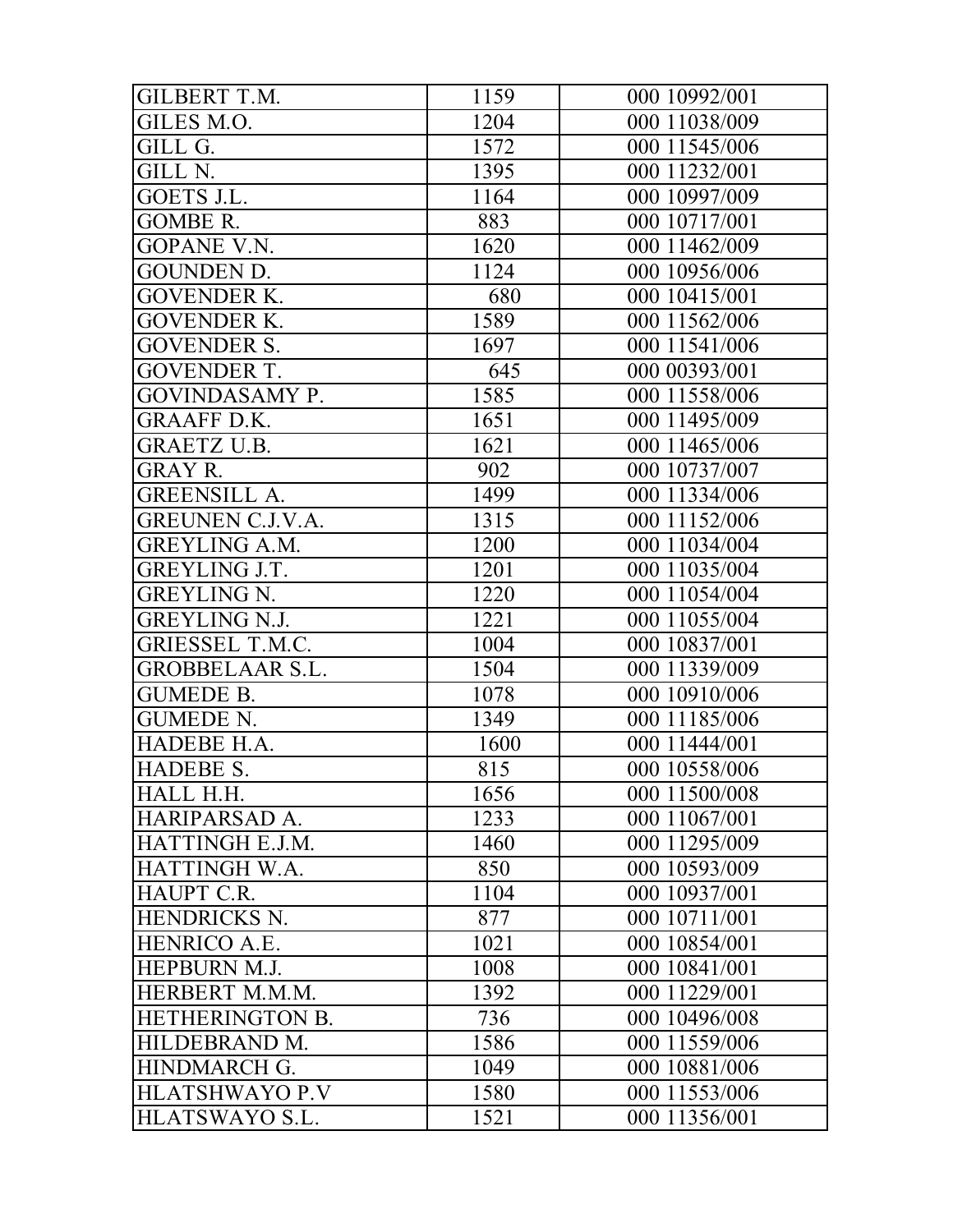| HLONGWANE D.S.V.    | 1447 | 000 11282/001 |
|---------------------|------|---------------|
| HLONGWANE M.E.      | 1378 | 000 11215/001 |
| <b>HOLMES G.M.</b>  | 1332 | 000 11168/009 |
| <b>HOLMES S</b>     | 934  | 000 10772/001 |
| HOOLE C.J.          | 755  | 000 10488/008 |
| HULLEY A.           | 949  | 000 10787/006 |
| HUMA N.S.           | 1690 | 000 11535/003 |
| <b>HURLEY R.</b>    | 1272 | 000 11107/001 |
| HUTCHINSON B.       | 1170 | 000 11003/001 |
| HUTCHINSON C.       | 1176 | 000 11009/001 |
| <b>ISMAEL R.</b>    | 1649 | 000 11493/006 |
| <b>ISMAEL W.</b>    | 1601 | 000 11445/001 |
| <b>ISMAIL K.</b>    | 1421 | 000 11257/001 |
| JACOBS I.E.         | 1495 | 000 11330/001 |
| JADHUNANDAN M.      | 1726 | 000 11599/006 |
| JADWAT M.S.         | 1540 | 000 11384/006 |
| JANSEN V. VUUREN W. | 1372 | 000 11208/001 |
| JEEWA A.M.          | 957  | 000 10795/006 |
| <b>JEREMIAH M.</b>  | 1072 | 000 10904/001 |
| <b>JERLING J.</b>   | 1659 | 000 11503/001 |
| JOOSAB F.           | 865  | 000 10608/009 |
| JUAN C.             | 1094 | 000 10927/001 |
| JUAN G.             | 1216 | 000 11050/009 |
| <b>JUAN P.</b>      | 946  | 000 10784/006 |
| <b>JUAN R.E.X.</b>  | 945  | 000 10783/006 |
| KABINI L.M.         | 1489 | 000 11324/002 |
| KETSHABILE N.       | 1568 | 000 11412/004 |
| KGAFANE V.M.        | 1415 | 000 11251/001 |
| KGANG M.G.          | 1134 | 000 10666/001 |
| <b>KGATLE P.</b>    | 1714 | 000 11587/003 |
| KGOPANE K.A.        | 1420 | 000 11256/001 |
| KHALIED A.          | 864  | 000 10607/009 |
| KHOOSAL S.I.        | 756  | 000 10489/008 |
| KHUMALO D.G.        | 858  | 000 10601/001 |
| KHUMALO E.M.        | 974  | 000 10812/006 |
| KILEJI O.P.         | 1575 | 000 11419/004 |
| KING K.L.           | 1566 | 000 11410/006 |
| <b>KIRCHNER G.</b>  | 1217 | 000 11051/001 |
| <b>KIRSTEN R.</b>   | 878  | 000 10712/001 |
| KLAAS V.            | 1724 | 000 11597/009 |
| KNOETZE P.F.A.      | 1509 | 000 11344/001 |
| KRISHNA V.          | 1483 | 000 11318/005 |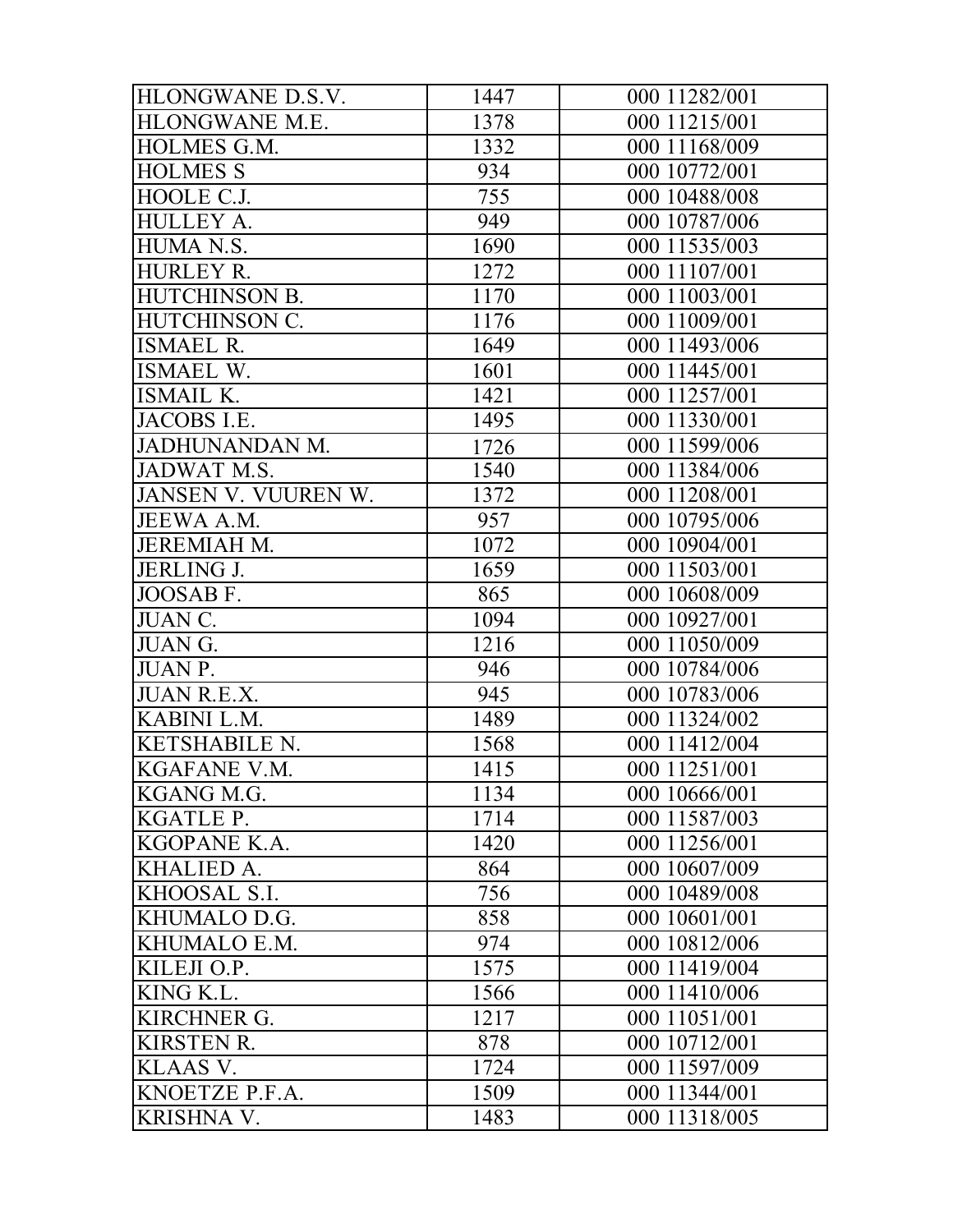| KROG C.               | 1398 | 000 11235/001 |
|-----------------------|------|---------------|
| KUNENE D.             | 1433 | 00011269/001  |
| KUNENE M.Z.           | 1456 | 000 11291/001 |
| LABUSCHAGNE J.H.      | 1700 | 000 11573/006 |
| LAIVAUX D.J.          | 1228 | 000 11062/001 |
| <b>LAMPRECHT I.S.</b> | 1286 | 000 11122/004 |
| <b>LANDMAN B.</b>     | 1419 | 000 11255/009 |
| <b>LANDMAN E.M.</b>   | 1646 | 000 11490//04 |
| <b>LANDMAN L.</b>     | 1647 | 000 11491/004 |
| LANGA Z.              | 1717 | 000 11590/007 |
| LANGS M.P.            | 1565 | 000 11409/006 |
| LE ROUX I.G.L.        | 1149 | 000 11159/009 |
| LE ROUX M.            | 1711 | 000 11584/009 |
| LEACH J.H.P.          | 859  | 000 10602/001 |
| LEACH R.E.            | 922  | 000 10763/001 |
| LEGODI M.T.           | 689  | 000 10424/001 |
| LEKHETHO T.P.         | 1393 | 000 11230/005 |
| LEKHULENI J.S.        | 1348 | 000 11184/001 |
| LEPAAKU C.E.          | 1473 | 000 11308/001 |
| LESTER D.A.           | 1086 | 000 10918/001 |
| LESUFI M.B.           | 1458 | 000 10782/001 |
| LETOALO P.            | 1458 | 000 11293/001 |
| LETSHOLO E.J.G.       | 677  | 000 10412/004 |
| LIEBENBERG J.S.       | 1590 | 000 11434/003 |
| LINDA B.M.            | 1598 | 000 11442/001 |
| LITTLE A.D.           | 921  | 000 10756/005 |
| LITTLE A.D.           | 921  | 000 10756/005 |
| LONG A.J.             | 1246 | 000 11080/001 |
| LOSINSKY L.O.         | 1609 | 000 11453/001 |
| LOTZ D.T.             | 1698 | 000 11542/001 |
| LOUBSER S.M.          | 1150 | 000 10983/009 |
| LUKHELE J.P.          | 1070 | 000 10903/006 |
| LURIE J.B.            | 1643 | 000 11487/008 |
| LUTHULI B.S.          | 1464 | 000 11299/008 |
| MABASO V.H.           | 716  | 000 10452/001 |
| <b>MABINDISA M.</b>   | 1500 | 000 11335/001 |
| MABOA V.R.            | 1687 | 000 11532/003 |
| <b>MABUNDA N.O.</b>   | 620  | 000 10536/004 |
| MAC DONALD P.         | 1363 | 000 11199/006 |
| MACHETE A.S.          | 717  | 000 10453/001 |
| MACHIZERA P.F.        | 1577 | 000 11421/009 |
| MACKENZIE J.B.        | 1130 | 000 10962/001 |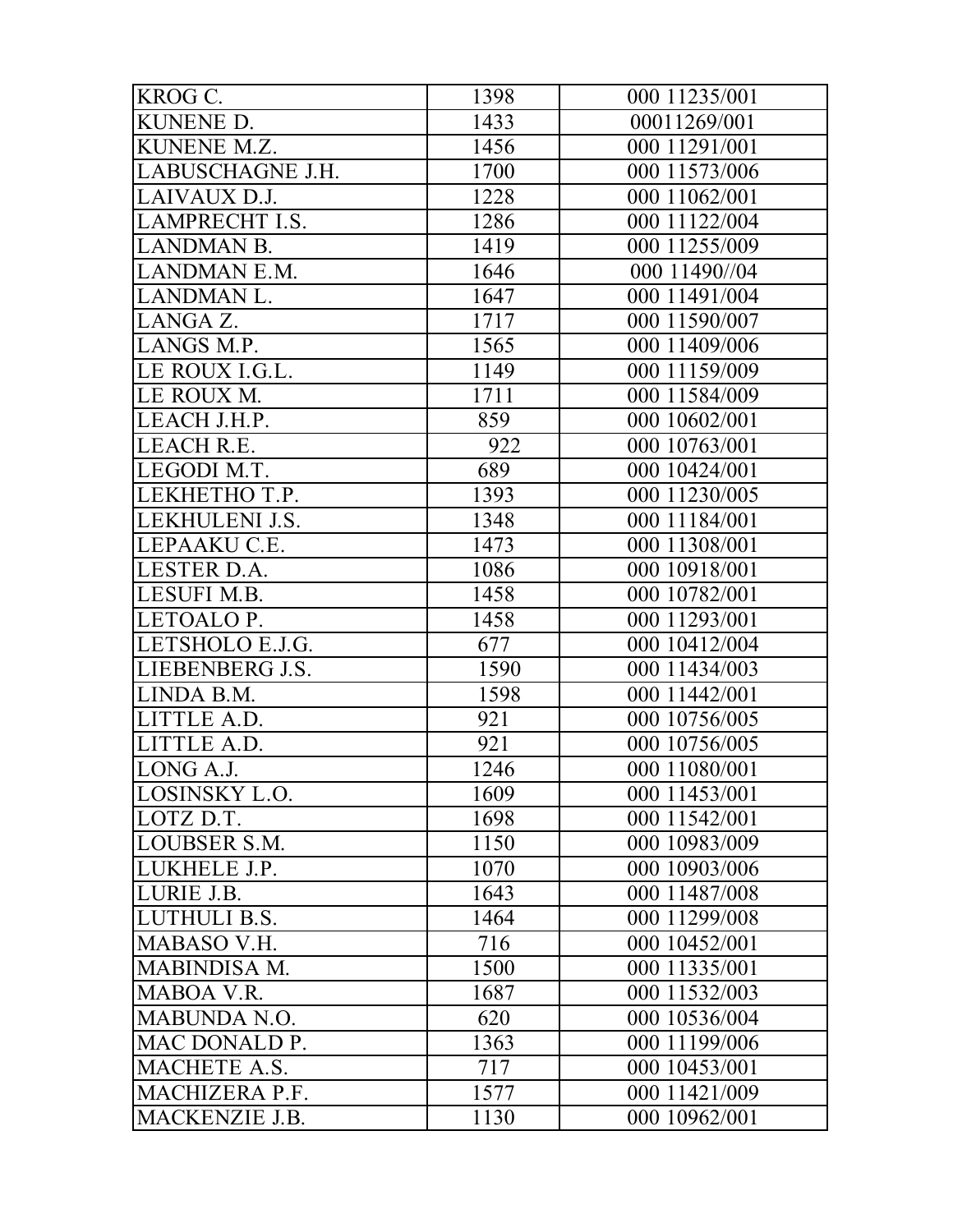| MADIBA R.E.        | 722  | 000 10457/001 |
|--------------------|------|---------------|
| MADUANA M.C.       | 1455 | 000 11290/001 |
| MADUNA M.M.        | 1055 | 000 10888/006 |
| MAENETJA S.W.      | 1573 | 000 11417/003 |
| MAGOTA M.A.        | 972  | 000 10810/001 |
| <b>MAHARAJ R.</b>  | 1335 | 000 11171/001 |
| MAHARAJ R.P.       | 844  | 000 10587/006 |
| MAHLABA K.E.       | 636  | 000 00243/001 |
| MAHLABA S.J.       | 663  | 000 10400/001 |
| MAHLANYA M.O.      | 1652 | 000 11496/001 |
| <b>MAHWAI N.A.</b> | 829  | 000 10572/002 |
| MAINE M.L.         | 1663 | 000 11507/005 |
| <b>MAINE S.R.</b>  | 1664 | 000 11508/005 |
| <b>MAISELA</b>     | 885  | 000 10719/001 |
| MAKEPE B.P.        | 836  | 000 10579/009 |
| MAKHALEMELE N.S.   | 650  | 000 00232/005 |
| MAKHAMYE M.V.      | 1596 | 000 11440/006 |
| MAKHANYELWA P.M.   | 1718 | 000 11591/007 |
| <b>MAKHOSI N.</b>  | 875  | 000 10701/001 |
| MAKHUBELA N.G.     | 876  | 000 10707/001 |
| MAKILA T.          | 927  | 000 10761/001 |
| <b>MAKUE T.J.</b>  | 1461 | 000 11296/001 |
| MALAA S.           | 848  | 000 10591/001 |
| <b>MALAN D.J.</b>  | 1154 | 000 10987/009 |
| <b>MALAPANE S.</b> | 1685 | 000 11530/003 |
| MALATA N.F.        | 1326 | 000 11161/006 |
| MALATJIE J.F.      | 1485 | 000 11320/004 |
| MALULELKA V.R.     | 743  | 000 10476/001 |
| MAMOTSAELI P.J.    | 1034 | 000 10868/004 |
| <b>MANDELA G.</b>  | 928  | 000 10762/001 |
| MANS W.J.          | 1723 | 000 11595/009 |
| <b>MANZINI D.</b>  | 612  | 000 02103/001 |
| MAPHANGA S.C.      | 1555 | 000 11399/009 |
| MAPOHOSHA T.E.     | 1612 | 000 11456/001 |
| <b>MARAIS J.F.</b> | 1686 | 000 11531/004 |
| <b>MARAIS R.B.</b> | 1638 | 000 11482/001 |
| <b>MARCON A.</b>   | 1236 | 000 11070/001 |
| MARITZ V.E.A.J.    | 1640 | 000 11484/001 |
| <b>MARTINS C.</b>  | 1695 | 000 11538/009 |
| <b>MARTINS C.</b>  | 1695 | 000 11538/009 |
| MARUMO L.L.        | 784  | 000 10517/005 |
| MASEKO S.S.        | 984  | 000 10820/002 |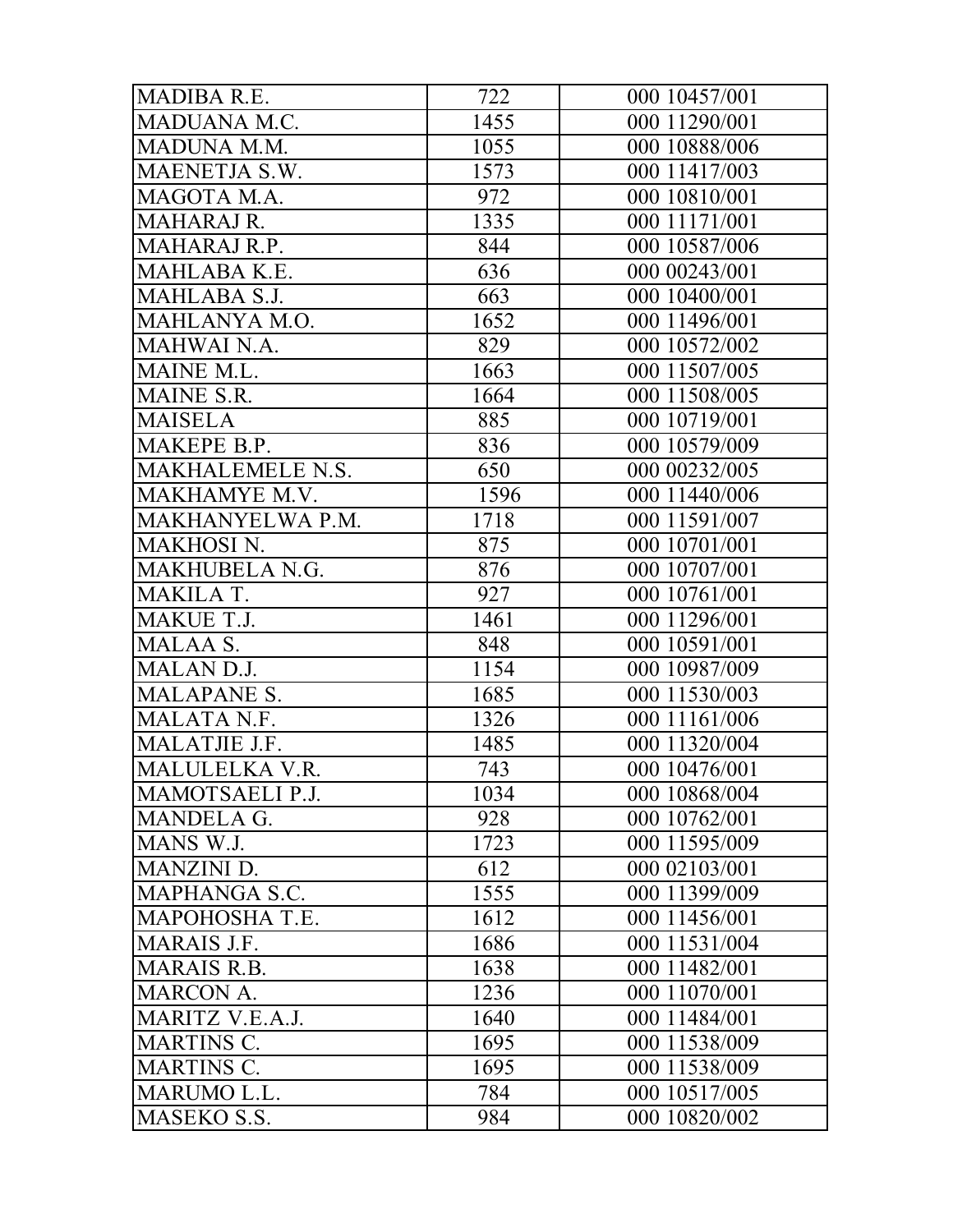| MASHAPHU M.M.         | 1329 | 000 11165/003 |
|-----------------------|------|---------------|
| MASHIANE M.V.         | 1570 | 000 11414/001 |
| <b>MASHININI S.P.</b> | 1618 | 000 11463/002 |
| MASUBELELE V.         | 1572 | 000 11416/003 |
| MATHEBULA T.D.        | 1030 | 000 10863/001 |
| MATJEKANE L.S.        | 910  | 000 10745/003 |
| <b>MATLOGA S.R.</b>   | 831  | 000 10574/003 |
| MAVUSO C.P.           | 1092 | 000 10925/001 |
| MAXWELL L.            | 1175 | 000 11008/005 |
| MAYAMBALA M.          | 1241 | 000 11075/001 |
| MAZIBUKO H.           | 1586 | 000 11430/002 |
| MBATHA S.E.           | 1049 | 000 10882/006 |
| MBEDZI G.T.           | 1269 | 000 11104/003 |
| MBHATHA M.            | 879  | 000 10882/006 |
| <b>MBHELE S.</b>      | 1514 | 000 11349/006 |
| MBONANE S.N.          | 1490 | 000 11325/002 |
| MBUQE M.K.            | 1026 | 000 10859/004 |
| MC DOWELL M.D.        | 688  | 000 10423/001 |
| MC FIE B.             | 874  | 000 10702/006 |
| MC MILLAN D.A.        | 870  | 000 10710/001 |
| McCLELLAND J.P.       | 1071 | 000 10915/001 |
| <b>MCHUNU S.</b>      | 1020 | 000 10853/001 |
| MCLEOD T.             | 1642 | 000 11486/008 |
| MCLEOD T.             | 1444 | 000 11279/008 |
| MDAKA N.P.            | 1387 | 000 11224/006 |
| MDLULI G.B.           | 1409 | 000 11245/001 |
| MEDUPE T.L.           | 1597 | 000 11570/001 |
| <b>MENDEROI D.</b>    | 1478 | 000 10980/009 |
| MEYER H.I.            | 1200 | 000 11313/001 |
| MEYER N.E.T.          | 1418 | 000 11254/006 |
| MGENGE W.             | 1594 | 000 11438/009 |
| MHLANGA M.P.          | 1356 | 000 11193/006 |
| MHLANGANYELWA T.      | 915  | 000 10748/009 |
| MHLONGO B.O.          | 925  | 000 10766/005 |
| MHLONGO L.S.          | 983  | 000 10819/008 |
| MIA A.B.              | 1734 | 000 11607/006 |
| MICHAEL J.            | 1703 | 000 11576/006 |
| MINDS ALIVE WELLNE    | 958  | 000 10796/001 |
| MIYA L.A.             | 1435 | 000 11271/001 |
| MJINGANA A.           | 913  | 000 10747/006 |
| <b>MKANSI N.V.</b>    | 628  | 000 02219/004 |
| MKHANYELA P.M.        | 1718 | 000 11591/007 |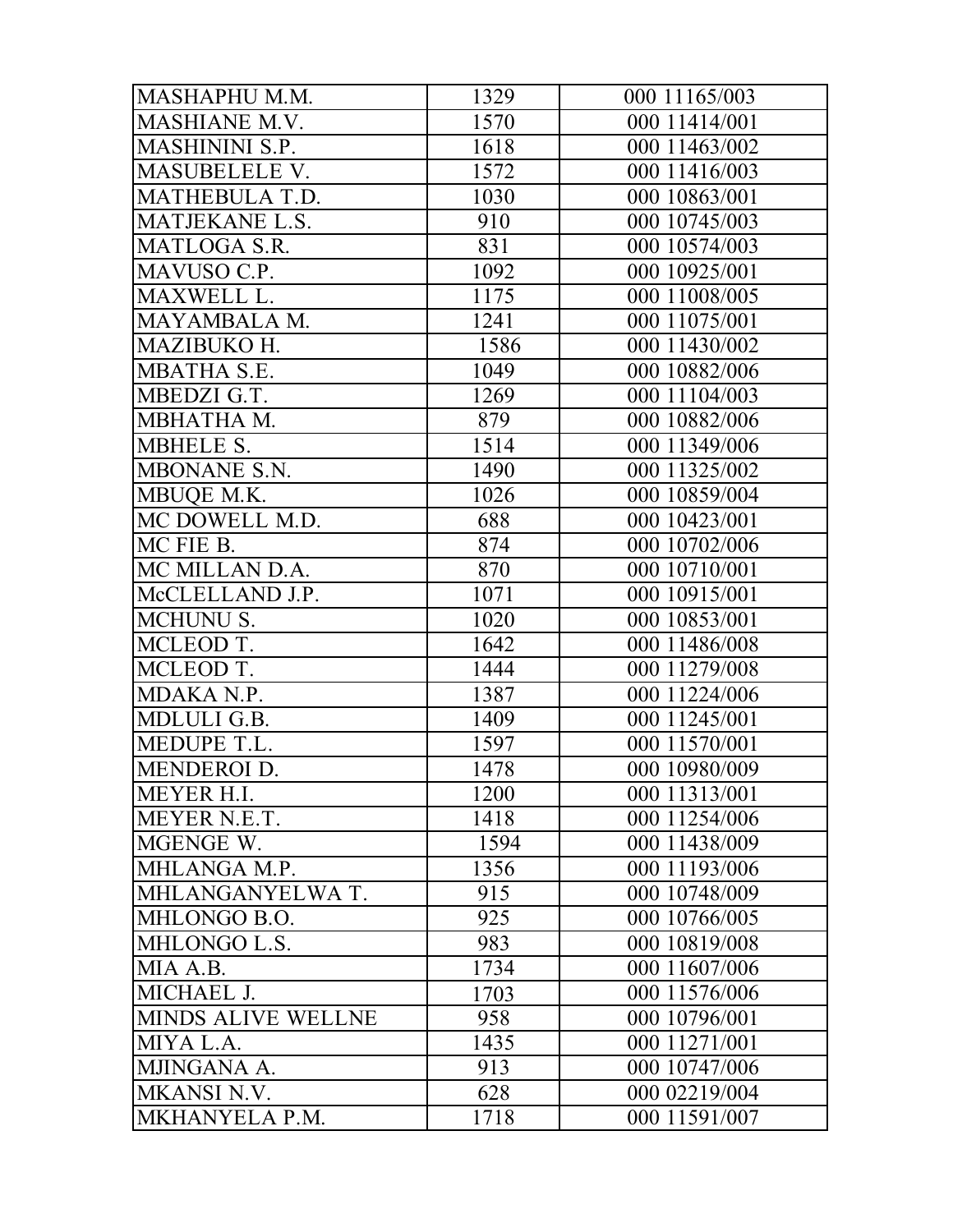| MKHATSWA S.B.       | 1619 | 000 11464/002  |
|---------------------|------|----------------|
| MKIZE P.C.          | 1452 | 000 11287/001  |
| MKOMSI C.           | 1712 | 000 11585/001  |
| MLATI T.            | 1314 | 000 11150/001  |
| MLUNGWANA S.        | 1547 | 000 11391/002  |
| <b>MMANGO B.</b>    | 1716 | 000 11589/007  |
| MNCUBE N.           | 1532 | .000 11376/001 |
| MNISI M.G.          | 1424 | 000 11260/001  |
| MNTLOUNG J.S.       | 1161 | 000 10994/005  |
| MODIPANE C.M.       | 1616 | 000 11459/003  |
| MODIPANE P.M.       | 1706 | 000 11579/003  |
| MODIPANE T.L.       | 1708 | 000 11581/003  |
| MOELA K.E.          | 1541 | 000 00385/003  |
| MOFFAT C.M.         | 1546 | 000 11390/004  |
| MOFOKENG K.         | 890  | 000 10725/005  |
| MOFOKENG L.J.M.     | 1492 | 000 11327/001  |
| MOGAPI L.T.         | 857  | 000 10600/001  |
| MOHAMED S.          | 1472 | 000 11307/001  |
| MOKABANE L.R.       | 1466 | 000 11301/003  |
| MOKGELE L.G.        | 1031 | 000 10864/007  |
| MOKGOJWA K.P.       | 892  | 000 10726/001  |
| MOKOBANE I.R.       | 1466 | 000 11301/003  |
| MOKOENA J.          | 1343 | 000 11178/005  |
| MOKWELE N.          | 935  | 000 10773/004  |
| MOKWELE N.          | 1595 | 000 11568/003  |
| MOLEFE D.M.         | 1592 | 000 11436/001  |
| MOLELEKI B.         | 1376 | 000 11213/005  |
| MONG U.             | 1422 | 000 11258/003  |
| MONGKGOTSETSI C.M.  | 871  | 000 10704/004  |
| MONTSHO I.S.        | 1583 | 000 11427/001  |
| MONUNRAM D.K.       | 947  | 000 10785/006  |
| MOODLEY M.          | 1158 | 000 10991/001  |
| MOODLEY P.          | 1553 | 000 11397/006  |
| MOONSAMY D.         | 1577 | 000 11550/006  |
| MOONSAMY D.         | 1577 | 000 11550/006  |
| MORKEL-BRINK P.H.N. | 747  | 000 10481/003  |
| <b>MORRIS K.M.</b>  | 702  | 000 10437/001  |
| MOSESI M.B.         | 969  | 000 10807/001  |
| MOSOLA R.I.         | 1474 | 000 11309/003  |
| MOSWANE M.S.        | 1371 | 000 11210/004  |
| MOTHIBA L.          | 1095 | 000 10928/001  |
| MOTHIBA M.          | 1215 | 000 11049/009  |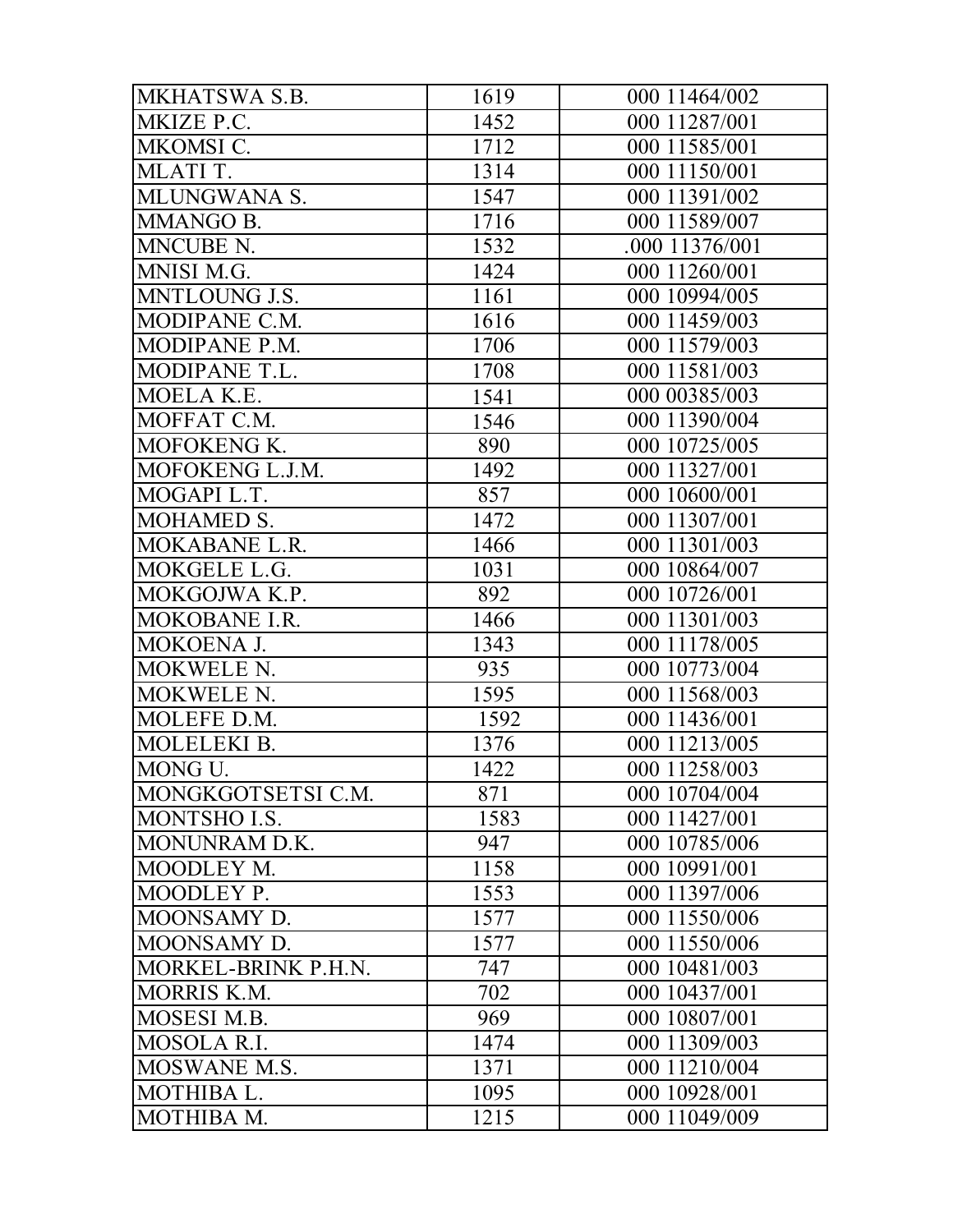| MOTHIBA M.F.        | 1699 | 000 11572/003 |
|---------------------|------|---------------|
| <b>MOTHIBA S.S.</b> | 1593 | 000 11566/003 |
| MOTHIBI N.J.        | 1403 | 000 11240/004 |
| MOTJELELE N.R.      | 1574 | 000 11418/009 |
| MOTLOUNG M.C.       | 1205 | 000 11039/005 |
| MOTSISI M.A.M.      | 1470 | 000 11305/001 |
| MOTSOATSI M.F.      | 774  | 000 10507/001 |
| MOTSOENENG P.M.     | 1635 | 000 11479/006 |
| MOYO P.L.           | 1219 | 000 11053/004 |
| MPHAGA K.J.         | 1698 | 000 11571/003 |
| MPHELO M.J.         | 1484 | 000 11319/003 |
| MSIBI L.            | 1298 | 000 11134/006 |
| <b>MSIMANGO F.</b>  | 1027 | 000 10860/001 |
| MTHEMBU S.          | 900  | 000 10735/006 |
| MTHOMBENI W.        | 1240 | 000 11074/004 |
| MTSHALI N.          | 920  | 000 10755/009 |
| <b>MULDER A.</b>    | 759  | 000 10492/008 |
| <b>MULDERS R.M.</b> | 1156 | 000 10989/001 |
| MUNGAROO M.         | 1710 | 000 11583/006 |
| MUNTINGH C.         | 953  | 000 10790/009 |
| MUPONDA N.          | 1044 | 000 10877/009 |
| MURISAMHUKA S.      | 1039 | 000 10872/001 |
| MWANDLA T.H.        | 1330 | 000 11166/006 |
| NADAULD C.          | 869  | 000 10709/006 |
| NAGEL B.G.          | 770  | 000 10503/009 |
| NAIDOO D.           | 1239 | 000 11073/004 |
| NAIDOO K.           | 1578 | 000 11551/006 |
| NAIDOO K.           | 1720 | 000 11593/001 |
| NAIDOO S.           | 1588 | 000 11561/006 |
| NAIDOO S.T.         | 1622 | 000 11466/008 |
| NAIDU T.            | 1322 | 000 11158/001 |
| NANANG S.B.         | 1477 | 000 10589/001 |
| NASH M.A.           | 1477 | 000 11312/001 |
| NAUDE H.            | 1537 | 000 11377/009 |
| NAUDE P.J.          | 956  | 000 10794/004 |
| NCAPAYI T.W.        | 842  | 000 10585/008 |
| NCHE A.E.           | 835  | 00010578/005  |
| NCHOE M.K.          | 1529 | 000 11373/004 |
| NDABA S.T.          | 1582 | 000 11426/002 |
| NDIAFHI R.C.        | 1333 | 000 11169/001 |
| NDLOVUR.            | 924  | 000 10765/001 |
| NDLOVU S.           | 1396 | 000 11233/006 |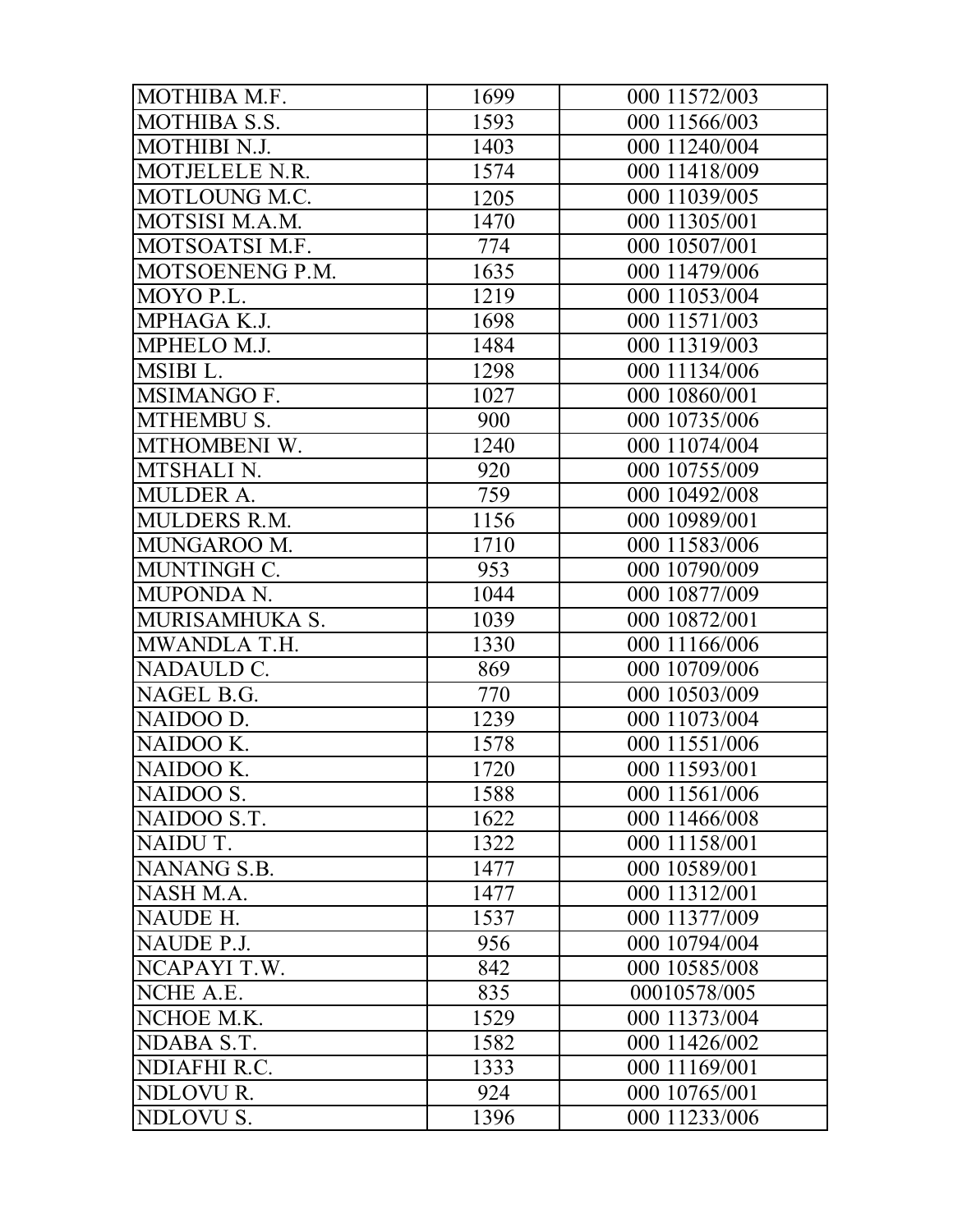| NDLOZI M.              | 1613 | 000 11457/004 |
|------------------------|------|---------------|
| <b>NDULELISA S.</b>    | 970  | 000 10808/006 |
| NEETHLING A.           | 1675 | 000 11519/009 |
| NENE S.                | 1569 | 000 11413/006 |
| NEVES J.A.             | 1673 | 000 11517/001 |
| NGAKANE M.O.           | 1449 | 000 11284/001 |
| NGEMEZULU S.L.         | 1482 | 000 11317/001 |
| NGOBENI T.             | 1041 | 000 10874/001 |
| NGOZI G.P.M.           | 1404 | 000 11241/008 |
| NGWENYA D.             | 1275 | 000 11110/001 |
| NHLAPO S.I.            | 1017 | 000 10850/001 |
| NIEMAND J.M.           | 1195 | 000 11028/009 |
| NISBET A.J.            | 1544 | 000 11388/001 |
| NKALO M.               | 1505 | 000 11340/005 |
| NKONJELWAYO K.M.       | 1279 | 000 11115/003 |
| NKOSI N.J.             | 1535 | 000 11370/001 |
| NKOSI N.R.             | 1560 | 000 11404/001 |
| NKUNA K.R.             | 798  | 000 10541/001 |
| NKUTHA G.P.            | 1380 | 000 11217/001 |
| NOBADINA N.K.          | 1253 | 000 11088/001 |
| NOMPUKANE T.           | 813  | 000 10556/001 |
| NONDIZE Z.T.           | 1595 | 000 11439/006 |
| NONJOKO N.S.           | 1564 | 000 11408/001 |
| NTOMBELA Z.            | 1535 | 000 11380/001 |
| NTULI C.V.             | 897  | 000 10731/001 |
| NUNKUMAR K.            | 948  | 000 10786/006 |
| NXUMALO B.J.           | 1531 | 000 11375/002 |
| NXUMALO B.M.           | 1337 | 000 11172/006 |
| NYAKANE T.N.           | 1448 | 000 11283/001 |
| NYAWO Z.L.             | 1730 | 000 11603/006 |
| NYIMBALA L.M.          | 1692 | 000 11536/001 |
| NYOKA S.P.             | 684  | 000 10419/001 |
| OLIVIER S.G.           | 1054 | 000 10886/006 |
| <b>OOSTHUIZEN J.</b>   | 940  | 000 10778/001 |
| OOSTHUIZEN J.M.P.      | 942  | 000 10780/001 |
| <b>OOSTHUIZEN J.S.</b> | 1676 | 000 11520/009 |
| <b>OOSTHUIZEN K.C.</b> | 943  | 000 10781/001 |
| <b>OTTERMANN E.</b>    | 1632 | 000 11476/001 |
| PARKINSON G.           | 1400 | 000 11237/006 |
| PARKINSON T.           | 1360 | 000 11196/006 |
| PARVESS A.J.           | 1237 | 000 11071/001 |
| PEARSON S.J.           | 762  | 000 10495/008 |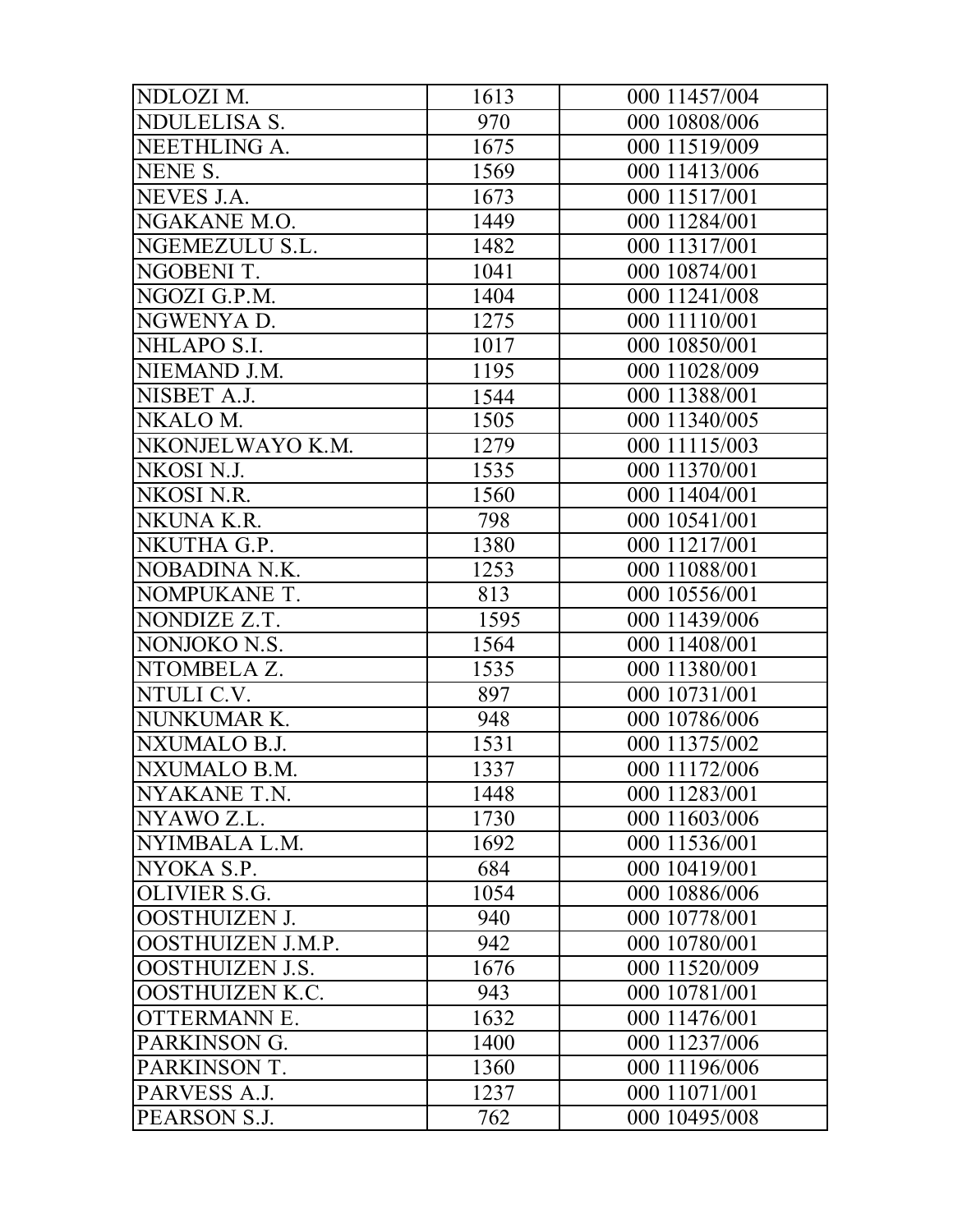| PEDRA G.S.           | 1242 | 000 11076/001 |
|----------------------|------|---------------|
| PEER F.              | 1537 | 000 11371/001 |
| PERUMAL K.           | 1571 | 000 11544/006 |
| PHAALA M.D.          | 1317 | 000 11153/008 |
| PHADU E.             | 1523 | 000 11358/001 |
| PHAGINDAWO N.N.      | 1728 | 000 11601/008 |
| PHETLA M.P.          | 1125 | 000 10957/006 |
| PHIRI N.D.           | 1280 | 000 11116/003 |
| PHUNGULA N.L.        | 1533 | 000 11378/001 |
| PICHLER MADEIRA L.A. | 1346 | 000 11182/001 |
| PIENAAR C.B.         | 1114 | 000 10947/001 |
| PII M.J.             | 1341 | 000 11176/005 |
| PILLAY A.            | 1704 | 000 11577/006 |
| PILLAY A.            | 1249 | 000 11083/006 |
| PILLAY B.            | 914  | 000 10749/006 |
| PILLAY D.            | 1491 | 000 11326/006 |
| PILLAY K.S.          | 1587 | 000 11560/006 |
| PILLAY N.            | 881  | 000 10714/006 |
| PITZER C.M.          | 1012 | 000 10845/001 |
| POTGIETER C.         | 1300 | 000 11136/001 |
| POTGIETER R.         | 1705 | 000 11578/006 |
| PRETORIUS A.C.       | 1691 | 000 11537/001 |
| PRETORIUS G.P.       | 1206 | 000 11040/001 |
| PRETORIUS H.D.       | 1139 | 000 10972/004 |
| PRETORIUS L.Y.       | 851  | 000 10594/001 |
| PRETORIUS M.M.       | 1630 | 000 11474/001 |
| PRICE S.L.           | 1191 | 000 11024/009 |
| PRINSLOO D.D.        | 1567 | 000 11411/001 |
| PRUMAL K.            | 1571 | 000 11544/006 |
| QUINN S.J.           | 1326 | 000 11467/006 |
| RAATS V.             | 1166 | 000 10999/004 |
| RABIE M.             | 938  | 000 10776/001 |
| RAGHUNATHLAL R.      | 1250 | 000 11084/006 |
| RAKHUDU S.M.         | 1459 | 000 11294/001 |
| RALL J.M.            | 992  | 000 10829/001 |
| RAMMEKWA T.A.        | 1534 | 000 11379/001 |
| RAMOOELA G.          | 1445 | 000 11280/005 |
| RAMOROKA M.C.        | 999  | 000 10832/001 |
| RAMSEY G.P.          | 695  | 000 10430/001 |
| RANANGA S.           | 1394 | 000 11231/001 |
| RAPHELA S.M.         | 1702 | 000 11575/003 |
| RATAU S.N.           | 894  | 000 10728/001 |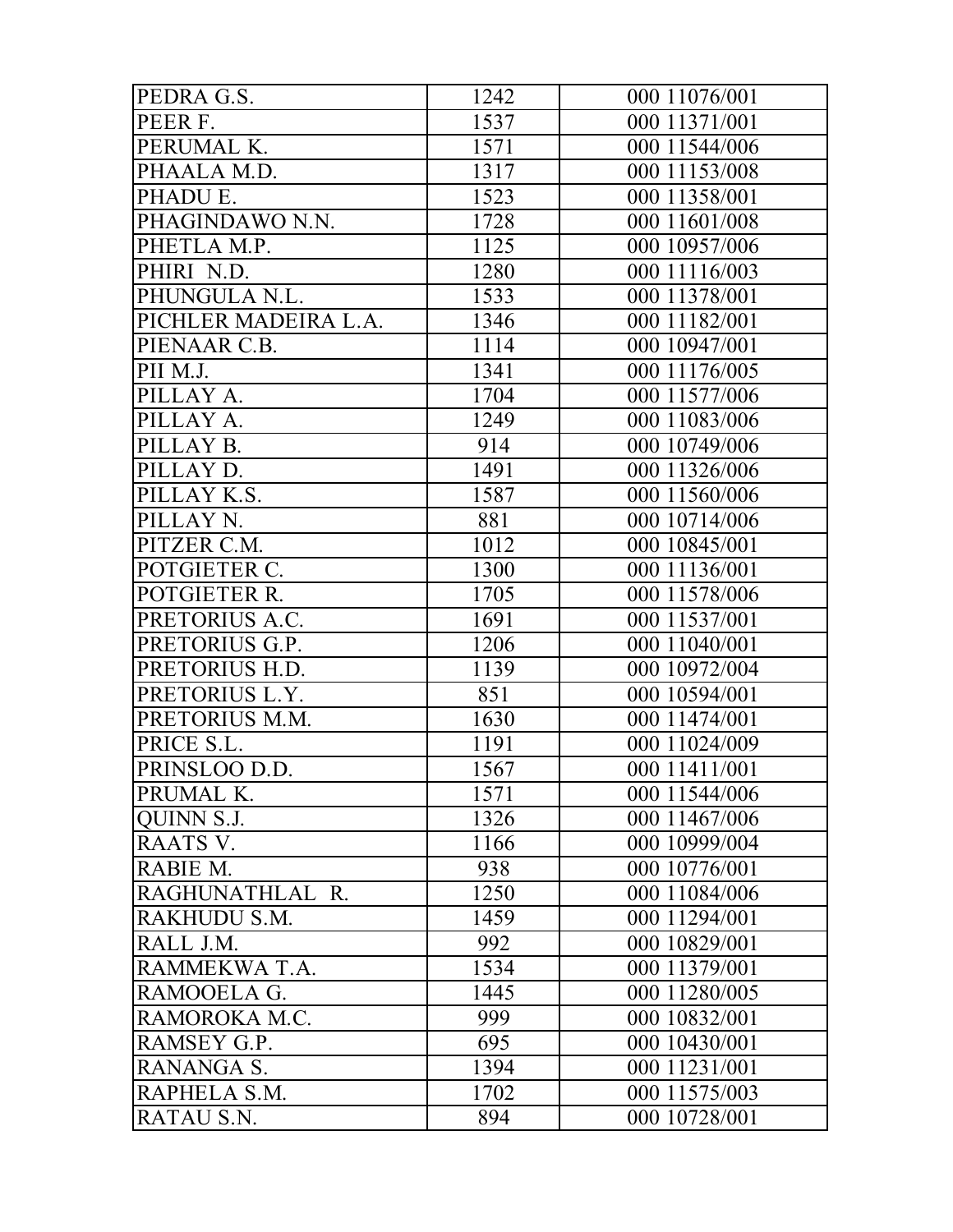| RAVELE R.F.              | 1385 | 000 11222/001  |
|--------------------------|------|----------------|
| REBELLO D.W.             | 1267 | .000 11102/009 |
| REDDY K.                 | 1097 | 000 10930/001  |
| REDGRAVE A.              | 1494 | 000 11329/008  |
| REEVES J.M.              | 1639 | 000 11483/001  |
| REID J.                  | 1115 | 000 10948/001  |
| REINHARDT H.             | 1143 | 000 10976/004  |
| REYNOLDS A.C.            | 1660 | 000 11504/009  |
| RICHARDS C.              | 1670 | 000 11543/00   |
| <b>RICHARDSON B.</b>     | 1658 | 000 11502/007  |
| RIKHOTSO M.              | 1552 | 000 11396/003  |
| RODRIGUES E.M.K.         | 1178 | 000 11011/001  |
| RODRIGUES O.R.           | 1168 | 000 11001/001  |
| ROETS J.M.               | 951  | 000 10789/002  |
| ROETS L.E.               | 1616 | 000 11460/001  |
| ROODE H.J.               | 1399 | 000 11236/006  |
| ROODE J.                 | 1357 | 000 11188/006  |
| ROSS B.T.                | 1556 | 000 11400/001  |
| ROSSOUW H.A.J.           | 1210 | 000 11044/004  |
| ROSSOUW L.               | 1202 | 000 11036/004  |
| ROUX J.W.                | 1294 | 000 11130/009  |
| ROWSON E.M.              | 1682 | 000 11527/001  |
| ROXTON-WIGGILL J.        | 1554 | 000 11398/001  |
| RYAN V.A.                | 1536 | 000 11381/001  |
| SAIKONDA A.              | 1038 | 000 10871/001  |
| <b>SAKAMOENG B.L.</b>    | 847  | 000 10590/009  |
| SAMSON L.                | 697  | 000 10432/001  |
| <b>SCHAPER J.</b>        | 1517 | 000 11352/006  |
| <b>SCHEEPERS C.</b>      | 1227 | 000 11061/001  |
| <b>SCHLEBUSCH T.A.J.</b> | 1463 | 000 11298/001  |
| <b>SCHUTTE M.</b>        | 930  | 000 10768/001  |
| <b>SEALE H.T.</b>        | 1522 | 000 11357/001  |
| <b>SEBAKE R.P</b>        | 734  | 000 10468/001  |
| SEBOKO J.M.              | 1665 | 000 11509/005  |
| <b>SEEBRAM S.A.</b>      | 1536 | 000 11370/006  |
| SEKHOSANA T.T.           | 1550 | 000 11394/001  |
| <b>SEKONYELA T.V.</b>    | 1582 | 000 11426/009  |
| SEKULISA M.L.            | 839  | 000 10582/005  |
| <b>SELEPE K.H.</b>       | 1594 | 000 11567/003  |
| <b>SERFONTEIN B.</b>     | 1644 | 000 11489/001  |
| <b>SEROKA K.</b>         | 1582 | 000 11555/001  |
| <b>SESING V.K.</b>       | 1453 | 000 11288/001  |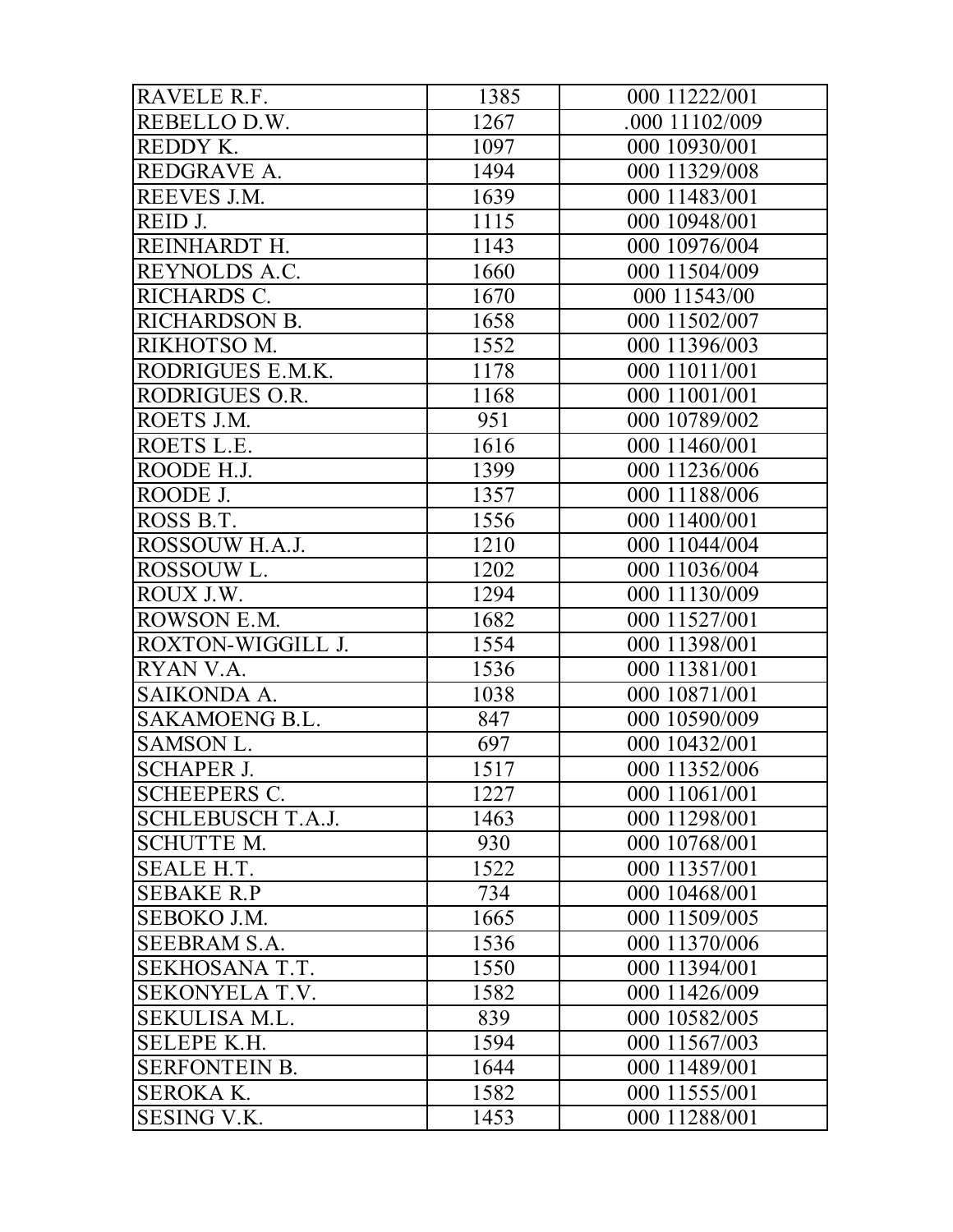| <b>SEWELL D.J.</b>              | 1169 | 000 11002/001 |
|---------------------------------|------|---------------|
| SHABALALA B.P.                  | 1412 | 000 11248/006 |
| SHABALALA G.M.                  | 660  | 000 00397/001 |
| SHABALALA S.T.                  | 1454 | 000 11289/011 |
| <b>SHABANGU N.</b>              | 1715 | 000 11588/001 |
| SHAI P.B.                       | 618  | 000 02207/001 |
| <b>SHAIK E.R.</b>               | 1576 | 000 11549/006 |
| <b>SHANGE M.L.</b>              | 1496 | 000 11331/006 |
| SHANGE S.W.                     | 617  | 000 02209/001 |
| <b>SHARPE A.R.</b>              | 1102 | 000 10935/009 |
| SHEPPY M.J.                     | 1475 | 000 11310/006 |
| SHEPPY W.J.                     | 1480 | 000 11315/006 |
| SHEZI P.M.                      | 1683 | 000 11528/006 |
| SHIBE M.W.                      | 1593 | 000 11437/006 |
| <b>SHILENGE N.E.</b>            | 1610 | 000 11454/001 |
| SHONGWE M.S.                    | 1361 | 000 11197/004 |
| SHOZI T.S.                      | 1732 | 000 11605/006 |
| <b>SHUNCULA S.A.</b>            | 1591 | 000 11435/001 |
| SIKOTA Z.                       | 1476 | 36            |
| <b>SILELA N.</b>                | 1579 | 000 11552/009 |
| <b>SILELA N.</b>                | 1579 | 000 11552/009 |
| SILUTHANYI M.M.                 | 1434 | 000 11270/001 |
| SITHOLE M.P.                    | 1562 | 000 11406/005 |
| SITHOLE P.                      | 889  | 000 10723/001 |
| SITHOLE S.S.                    | 917  | 000 10751/001 |
| SITHOLE T.L.                    | 732  | 000 10466/001 |
| <b>SLATTER R.J.</b>             | 988  | 000 10824/007 |
| <b>SLATTER S.J.</b>             | 987  | 000 10823/007 |
| SLEEP R.J.I.Y.                  | 1611 | 000 11455/001 |
| SMIT J.J.                       | 1307 | 000 11143/009 |
| SMIT P.                         | 884  | 000 10718/003 |
| <b>SMITH S.C.</b>               | 1261 | 000 11096/001 |
| SMITH S.T.                      | 1662 | 000 11506/009 |
| SNYMAN W.                       | 1596 | 000 11569/001 |
| SOMHLAHLO M.                    | 1436 | 000 11278/006 |
| SOOBRAMONEY J.D.                | 1506 | 00011342/006  |
| SOOBRAMONEY J.D.                | 1512 | 000 11347/006 |
| <b>SOUGLIDES J.</b>             | 1679 | 000 11524/001 |
| <b>SPHESU N.</b>                | 775  | 000 10508/001 |
| <b>ST CLAIR BILLING POOLE S</b> | 1098 | 000 10931/001 |
| STEENKAMP W.D.A.                | 1548 | 000 11392/001 |
| STERN J.Z.                      | 1209 | 000 11043/001 |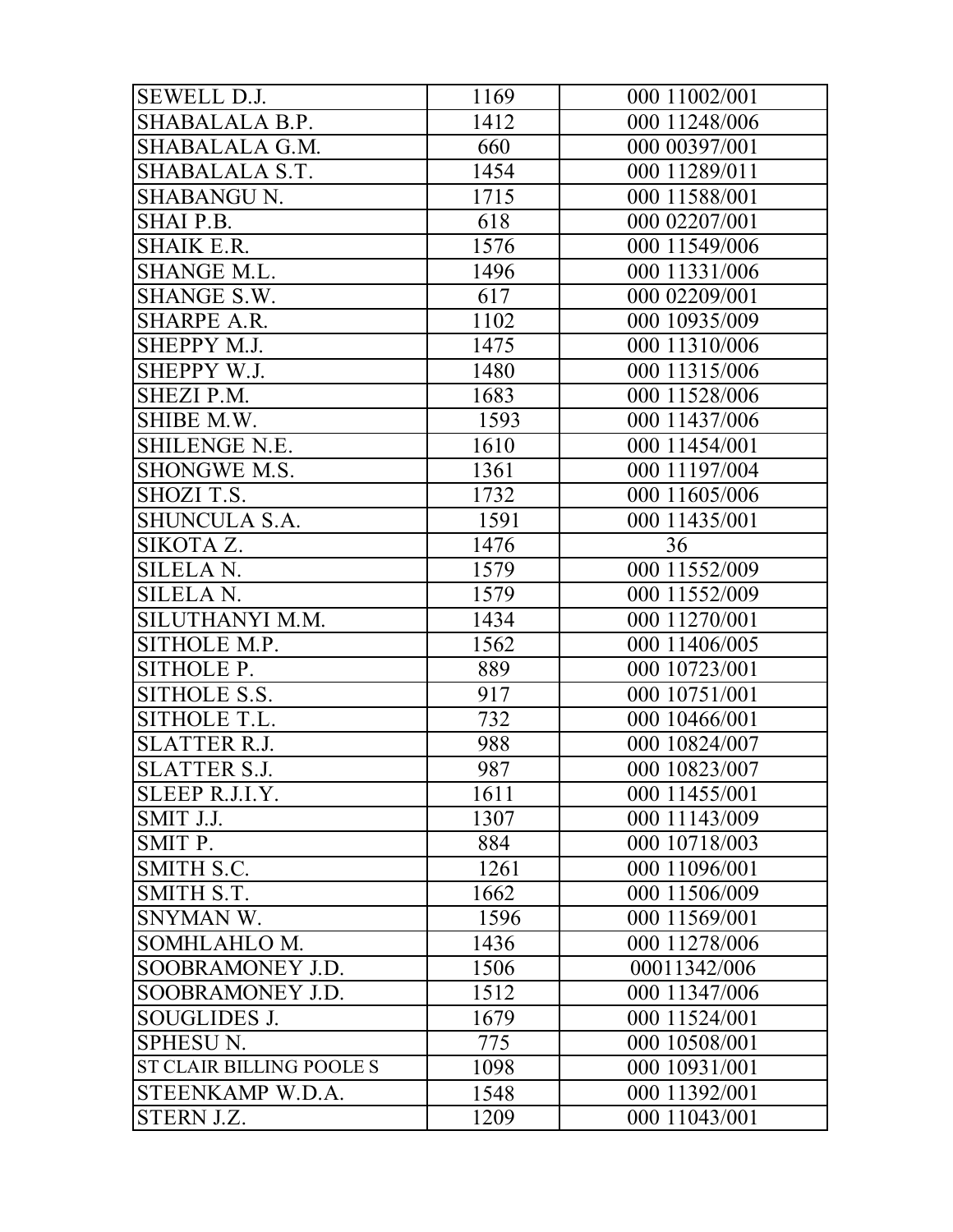| STEYN M.A.           | 1152 | 000 10985/006 |
|----------------------|------|---------------|
| STOLTZ S.            | 1668 | 000 11512/004 |
| <b>STRICKER M.U.</b> | 693  | 000 10428/001 |
| <b>STROEDEL J.R.</b> | 830  | 000 10573/007 |
| STRYDOM A.           | 1407 | 000 11244/004 |
| STRYDOM J.P.M.       | 1244 | 000 11078/004 |
| SUTHERLAND D.L.      | 1428 | 000 11264/001 |
| <b>SUTHERLAND J.</b> | 1048 | 000 10887/006 |
| <b>SWART A.C.</b>    | 796  | 000 10539/009 |
| <b>SWART E.</b>      | 1430 | 000 11266/009 |
| <b>SWEET A.D.</b>    | 1262 | 000 11097/006 |
| <b>SWELANKOMO M.</b> | 1319 | 000 11155/006 |
| TALJAARD A.          | 863  | 000 10606/004 |
| TAMOUS C.            | 1135 | 000 10967/011 |
| TAPILE M.C.          | 1511 | 000 11346/004 |
| TAYLOR G.J.          | 1137 | 000 10970/001 |
| TAYLOR G.J.          | 1138 | 000 10971/001 |
| TAYLOR P.A.          | 1278 | 000 11114/006 |
| <b>TAYLOR V.K</b>    | 1051 | 000 10883/001 |
| TERBLANCHE P.        | 1375 | 000 11212/001 |
| THAVER S.            | 1735 | 000 11608/006 |
| THEOLOGO A.          | 1320 | 000 11156/009 |
| THEUNISSEN N.        | 1385 | 000 11223/001 |
| THIBEDI K.K.         | 1579 | 000 11423/001 |
| THOTHO T.C.          | 1729 | 000 11602/001 |
| THUSI <sub>N.</sub>  | 1096 | 000 10929/001 |
| TIVANI S.            | 975  | 000 10813/001 |
| TJELELE M.L.         | 1713 | 000 11586/003 |
| TRUTER A.J.          | 760  | 000 10493/008 |
| TSALE M.J.           | 1614 | 000 11458/002 |
| TSHABALALA L.N.      | 1408 | 000 11244/001 |
| TSHABALALA O.C.      | 1443 | 000 11278/003 |
| <b>TSHAZELA S.R.</b> | 1362 | 000 11198/006 |
| TSHIBUBUDZE P.       | 1520 | 000 11355/002 |
| <b>TSIANE R.</b>     | 1678 | 000 11523/003 |
| TSIKADA B.M.         | 1325 | 000 11162/001 |
| UNDERWOOD M.         | 1174 | 000 11007/001 |
| VAN AARDT L.R.       | 986  | 000 10822/007 |
| VAN DE ERVE P.D.     | 1153 | 000 10986/001 |
| VAN DER BURG G.      | 1067 | 000 10900/002 |
| VAN DER MERWE B.M.   | 998  | 000 10831/004 |
| VAN DER MERWE C.     | 995  | 000 10757/004 |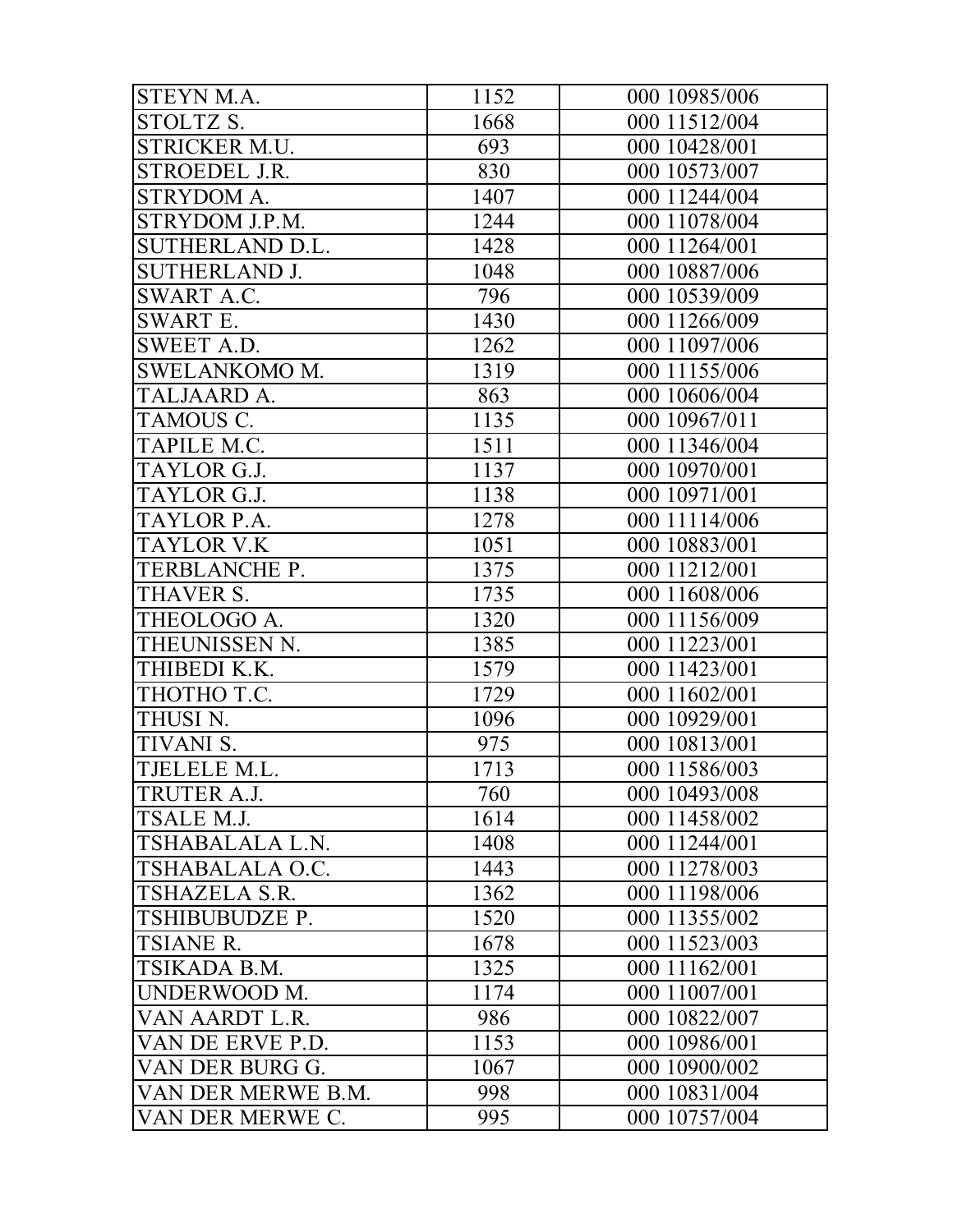| VAN DER MERWE D.       | 916  | 000 10750/004 |
|------------------------|------|---------------|
| VAN DER MERWE F.J.     | 1146 | 000 10979/001 |
| VAN DER MERWE H.C.L.   | 1425 | 000 11261/001 |
| VAN DER MERWE J.D.     | 854  | 000 10597/004 |
| VAN DER MERWE J.W.     | 997  | 000 10815/002 |
| VAN DER MERWE Y.       | 1524 | 000 11359/009 |
| VAN DER MERWE Y.       | 1525 | 000 11360/009 |
| VAN DER SCHYFF L.J.    | 1256 | 000 11091/001 |
| VAN DER VYVER M.L.     | 1628 | 000 11472/001 |
| VAN DER WALT K.        | 888  | 000 10722/004 |
| VAN DER WALT K.J.      | 1681 | 000 11526/001 |
| VAN DER WEST H.        | 888  | 000 10722/004 |
| VAN DER WEST M.        | 778  | 000 10511/009 |
| VAN DEVENTER S.S.      | 840  | 000 10583/009 |
| VAN EEDEN C.P.         | 1655 | 00011499/001  |
| VAN GRAAN E.           | 1471 | 000 11306/006 |
| VAN GREUNEN C.J.V.     | 1581 | 000 11425/001 |
| VAN HEERDEN C.E.       | 1163 | 000 10992/002 |
| VAN MOSSELVELDE P.J.   | 1148 | 000 10981/011 |
| VAN NIEKERK A.M.       | 1688 | 000 11533/001 |
| <b>VAN POULSEN</b>     | 855  | 000 10598/009 |
| VAN STRIJP T.P.        | 768  | 000 10501/009 |
| VAN TONDER J.H.        | 952  | 000 10791/009 |
| VAN WYNGAARDEN A.      | 1654 | 000 11498/001 |
| VAN WYNGAARDT T.A.     | 1557 | 000 11401/006 |
| VAN ZYL C.J.           | 1629 | 000 11473/001 |
| VAN ZYL D.T.           | 1411 | 000 11247/001 |
| VAN ZYL P              | 899  | 000 10734/007 |
| VAN ZYL T.G.P.         | 1637 | 000 11481/001 |
| VARRAL S.              | 1218 | 000 11052/001 |
| VARRALL S.             | 1229 | 000 11064/001 |
| VENTER - WINTERBACH Y. | 1519 | 000 11354/006 |
| <b>VENTER M.</b>       | 1382 | 000 11219/005 |
| <b>VENTER M.D.</b>     | 1414 | 000 11250/001 |
| VENTER Z.              | 1100 | 000 11000/009 |
| VERCUEIL J.C.          | 1047 | 000 10880/001 |
| VERHOEF A.P.           | 1518 | 000 11353/001 |
| VERMAAK L.             | 134  | 000 11068/001 |
| VEZASIE G.J.           | 1617 | 000 11461/009 |
| VICTOR L.M.            | 1576 | 000 11420/001 |
| VILAKULU A             | 1036 | 000 10869/004 |
| VILJOEN A.             | 1173 | 000 11006/001 |